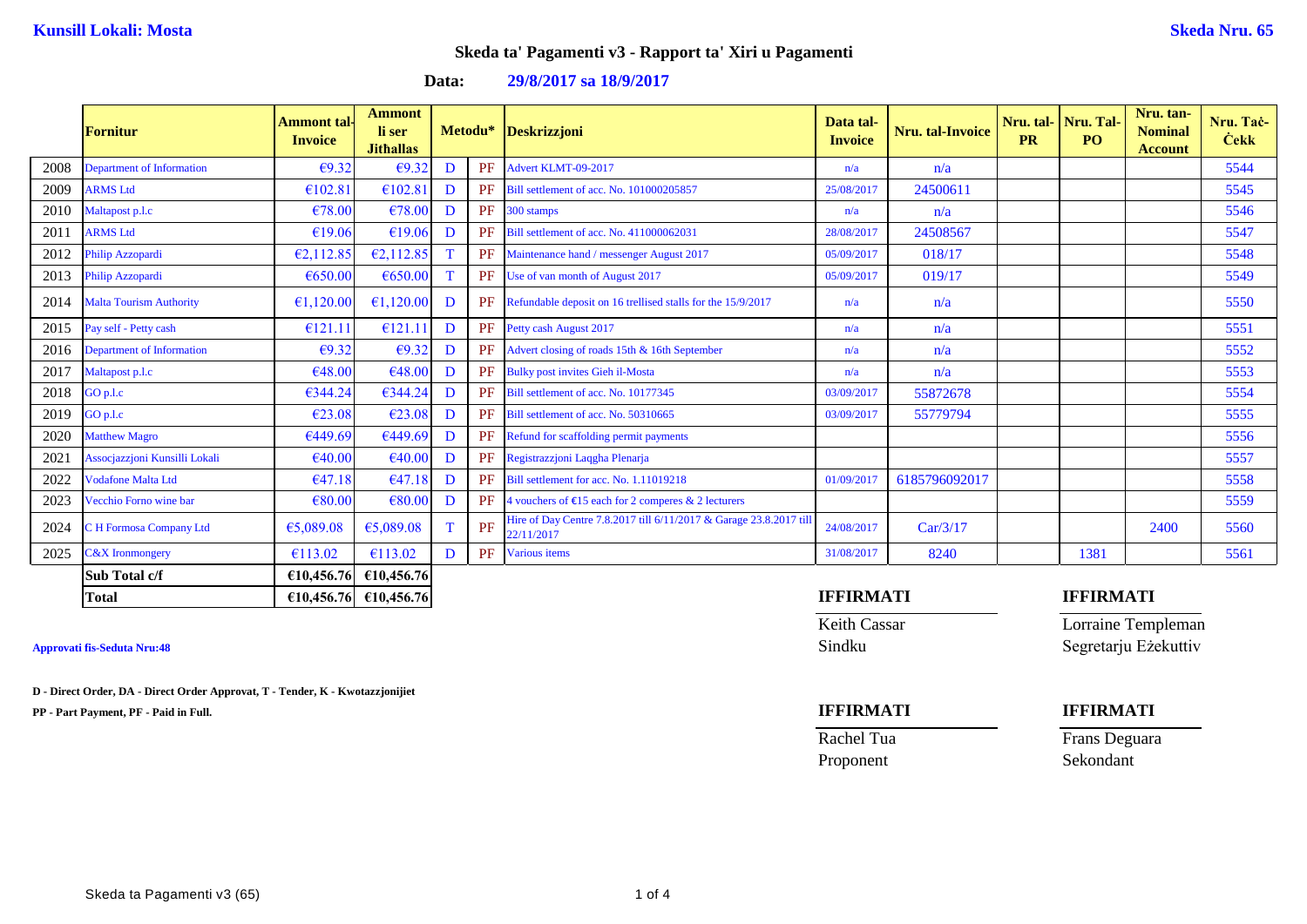## **Skeda ta' Pagamenti v3 - Rapport ta' Xiri u Pagamenti**

| Data: | 29/8/2017 sa 18/9/2017 |  |
|-------|------------------------|--|
|       |                        |  |

|      | <b>Fornitur</b>                  | <b>Ammont</b> tal-<br><b>Invoice</b> | <b>Ammont</b><br>li ser<br><b>Jithallas</b> |    | Metodu* | <b>Deskrizzjoni</b>                                                                                                  | Data tal-<br><b>Invoice</b> | Nru. tal-Invoice | Nru. tal-Nru. Tal<br><b>PR</b> | PO.  | Nru. tan-<br><b>Nominal</b><br><b>Account</b> | Nru. Tač-<br><b>Cekk</b> |
|------|----------------------------------|--------------------------------------|---------------------------------------------|----|---------|----------------------------------------------------------------------------------------------------------------------|-----------------------------|------------------|--------------------------------|------|-----------------------------------------------|--------------------------|
| 2026 | Design & Technical Resources Ltd | €590.00                              | €2,839.40                                   | T. | PF      | Professional fees covering installation of lift Job DR3417                                                           | 04/07/2017                  | DG/20 1707 103   |                                |      | 3130                                          | 5562                     |
| 2027 | Design & Technical Resources Ltd | €531.00                              |                                             |    | PF      | Professional fees covering Traffic calming in Triq B Buhagiar,<br>Triq id-Dura & Mosta Bridge Job DR3416             | 04/07/2017                  | DG/20 1707 102   |                                |      | 3130                                          | 5562                     |
| 2028 | Design & Technical Resources Ltd | €590.00                              |                                             | T  | PF      | Professional fees for Resurfacing of Triq il-Gnejna Job DR3418                                                       | 04/07/2017                  | DG/20 1707 104   |                                |      | 3130                                          | 5562                     |
| 2029 | Design & Technical Resources Ltd | €708.00                              |                                             |    | PF      | Professional fees for creation of cat café Job DR3419                                                                | 04/07/2017                  | DG/20 1707 105   |                                |      | 3130                                          | 5562                     |
| 2030 | Design & Technical Resources Ltd | €125.40                              |                                             |    | PF      | Professional fees covering measurments of works carried out by<br>Adam Bugeja (Invoices dated 30/03/2017) Job DR3400 | 04/07/2017                  | DG/20 1707 107   |                                |      | 3130                                          | 5562                     |
| 2031 | Design & Technical Resources Ltd | €295.00                              |                                             |    | PF      | Professional fees covering general consultancy road works estimate<br>Farinal/Bajtar/Bonnijiet/Bergamott Job DR3400  | 10/08/2017                  | DG/20 1708 105   |                                |      | 3130                                          | 5562                     |
| 2032 | 1-Kumissarju tal-Pulizija        | €253.94                              | €253.94                                     | D  | PF      | Police service for $15/9/2017$ (Qarghasel) & $16/09/2017$ (Jum il-<br>Mosta)                                         |                             | 72910            |                                |      | 3360                                          | 5563                     |
| 2033 | <b>Jimmy Muscat</b>              | €1,682.50                            | €1,682.50                                   |    | PF      | <b>Bulky refuse collection August 2017</b>                                                                           | 31/07/2017                  | 008/17           |                                |      | 3042                                          | 5564                     |
| 2034 | <b>Klikk</b>                     | €1,000.00                            | €1,000.00                                   | D  | PF      | 4 Microsoft Office 2016 Home & Business                                                                              | 25/08/2017                  | 20498            |                                | 1378 | 3110                                          | 5565                     |
| 2035 | Koperattiva Tabelli u Sinjali    | €375.06                              | €1,750.81                                   |    | PF      | Traffic signs & Mirrors (Job sheet 11479)                                                                            | 17/07/2017                  | 23372            |                                |      | 2365                                          | 5566                     |
| 2036 | Koperattiva Tabelli u Sinjali    | €166.21                              |                                             | T  | PF      | Road markings (Job sheet 15324)                                                                                      | 24/07/2017                  | 23367            |                                |      | 2365                                          | 5566                     |
| 2037 | Koperattiva Tabelli u Sinjali    | €96.33                               |                                             | T  | PF      | Traffic Signs (Job Sheet 11531)                                                                                      | 04/08/2017                  | 23395            |                                |      | 2365                                          | 5566                     |
| 2038 | Koperattiva Tabelli u Sinjali    | €240.27                              |                                             | T  | PF      | Road markings (Job sheet 15507)                                                                                      | 23/08/2017                  | 23436            |                                |      | 2365                                          | 5566                     |
| 2039 | Koperattiva Tabelli u Sinjali    | €117.42                              |                                             |    | PF      | Road markings (Job sheet 15501)                                                                                      | 17/08/2017                  | 23438            |                                |      | 2365                                          | 5566                     |
| 2040 | Koperattiva Tabelli u Sinjali    | €26.30                               |                                             |    | PF      | Road Markings (Job sheet 15502)                                                                                      | 17/08/2017                  | 23437            |                                |      | 2365                                          | 5566                     |
| 2041 | Koperattiva Tabelli u Sinjali    | €299.74                              |                                             | T  | PF      | Road marking (Job sheet 15536)                                                                                       | 22/08/2017                  | 23439            |                                |      | 2365                                          | 5566                     |
| 2042 | Koperattiva Tabelli u Sinjali    | €368.98                              |                                             | T  | PF      | Road marking (Job sheet 15551)                                                                                       | 21/08/2017                  | 23440            |                                |      | 2365                                          | 5566                     |
| 2043 | Koperattiva Tabelli u Sinjali    | € $60.50$                            |                                             | T  | PF      | Road marking (Job sheet 15540)                                                                                       | 24/08/2017                  | 23441            |                                |      | 2365                                          | 5566                     |
|      | Sub Total c/f                    | €7,526.65                            | €7,526.65                                   |    |         |                                                                                                                      |                             |                  |                                |      |                                               |                          |

**D - Direct Order, DA - Direct Order Approvat, T - Tender, K - Kwotazzjonijiet**

**Sub Total b/f €10,456.76 €10,456.76**

**PP - Part Payment, PF - Paid in Full. IFFIRMATI IFFIRMATI**

# **Total €17,983.41 €17,983.41 IFFIRMATI IFFIRMATI**

Keith Cassar **Lorraine Templeman Approvati fis-Seduta Nru:48** Sindku Segretarju Eżekuttiv

Rachel Tua Frans Deguara Proponent Sekondant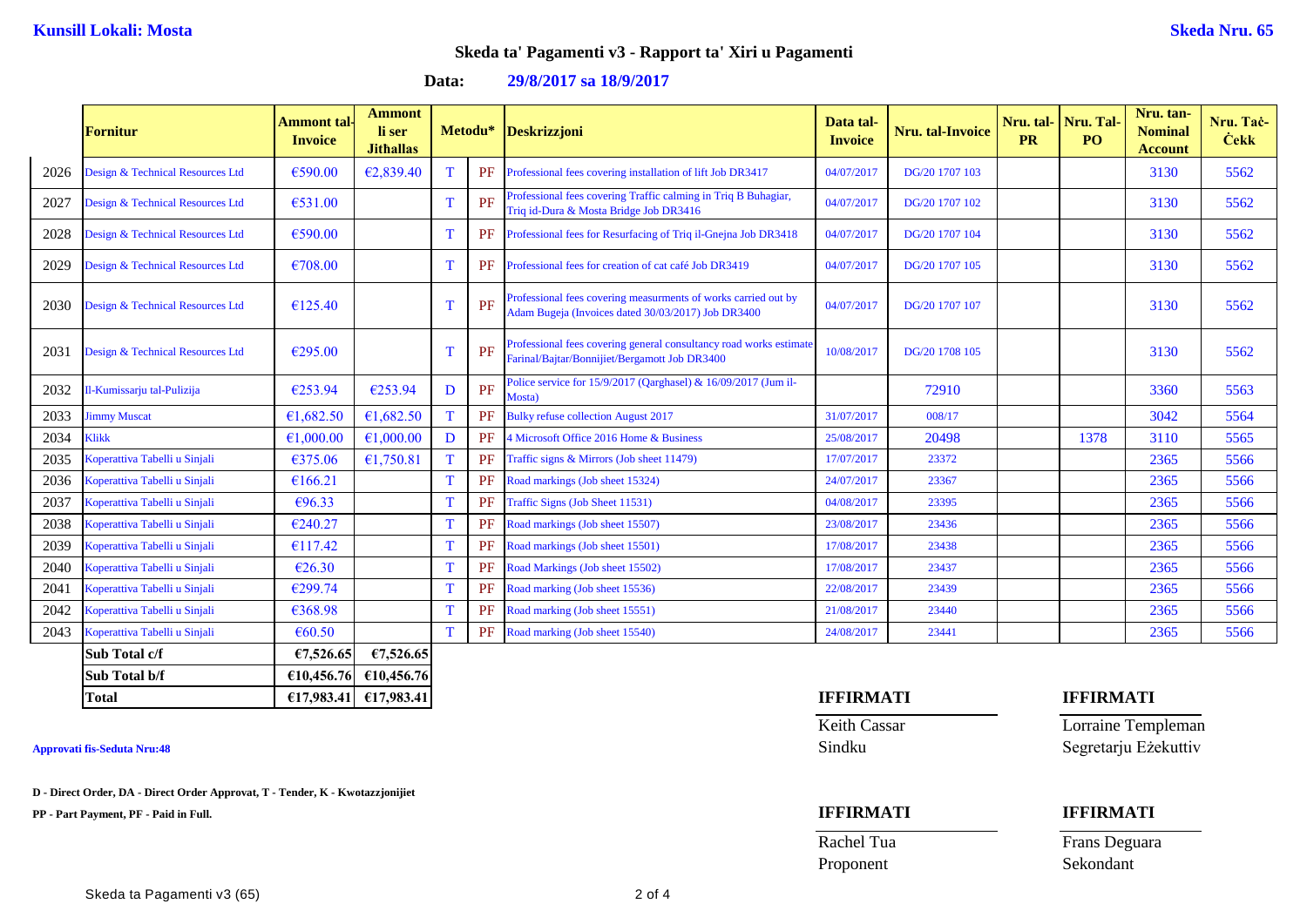### **Skeda ta' Pagamenti v3 - Rapport ta' Xiri u Pagamenti**

**Data: 29/8/2017 sa 18/9/2017**

|      | <b>Fornitur</b>                      | Ammont tal-<br><b>Invoice</b> | <b>Ammont</b><br>li ser<br><b>Jithallas</b> |   | Metodu*   | <b>Deskrizzjoni</b>                                                             | Data tal-<br><b>Invoice</b> | Nru. tal-Invoice | Nru. tal-Nru. Tal<br><b>PR</b> | PO <sub>1</sub>  | Nru. tan-<br><b>Nominal</b><br><b>Account</b> | Nru. Tač-<br><b>Cekk</b> |
|------|--------------------------------------|-------------------------------|---------------------------------------------|---|-----------|---------------------------------------------------------------------------------|-----------------------------|------------------|--------------------------------|------------------|-----------------------------------------------|--------------------------|
| 2044 | Mario Mallia                         | €302.47                       | €1,446.32                                   | D | <b>PF</b> | Repairing / fixing of floodlight on Qalbiena Mostin monument                    | 03/09/2017                  | 912              |                                | WO 90-20         | 2310/003                                      | 5567                     |
| 2045 | Mario Mallia                         | €1,143.85                     |                                             | D | PF        | Electrical maintenance works on lighting in Gnien Reggie Cilia                  | 03/09/2017                  | 913              |                                | WO 63-20         | 2310/003                                      | 5567                     |
| 2046 | <b>Northern Cleaning Group Ltd</b>   | €413.00                       | €8,791.00                                   | T | PF        | Collection of Separated Waste (Glass Bag) May 2017                              | 15/06/2017                  | NCGgls10/17      |                                |                  | 3046                                          | 5568                     |
| 2047 | <b>Northern Cleaning Group Ltd</b>   | €3,982.50                     |                                             |   | PF        | Collection of Separated Waste (Grey Bag) May 2017                               | 15/06/2017                  | NCGrec15/17      |                                |                  | 3046                                          | 5568                     |
| 2048 | <b>Northern Cleaning Group Ltd</b>   | €413.00                       |                                             |   |           | Collection of Separated Waste (Glass Bag) June 2017                             | 15/07/2017                  | NCGgls12/17      |                                |                  | 3046                                          | 5568                     |
| 2049 | <b>Northern Cleaning Group Ltd</b>   | €3,982.50                     |                                             |   |           | Collection of Separated Waste (Grey Bag) June 2017                              | 15/07/2017                  | NCGrec18/17      |                                |                  | 3046                                          | 5568                     |
| 2050 | Paramount Coaches                    | € $82.60$                     | €82.60                                      | D | PF        | Transport service from Luqa with return                                         | 31/07/2017                  | 10004873         |                                |                  | 3360                                          | 5569                     |
| 2051 | Romona Agius                         | €826.00                       | €826.00                                     | K | PF        | Cleaning and upkeep of Mosta public convenience for the month<br>of August 2017 | 31/08/2017                  | 10               |                                |                  | 3053                                          | 5570                     |
| 2052 | <b>SG Solutions Ltd</b>              | €209.85                       | €209.85                                     | T | PF        | Photcopies Lease Fee + copies August 2017                                       | 31/08/2017                  | 95493            |                                |                  | 3130                                          | 5571                     |
| 2053 | <b>Sign IT Holdings Ltd</b>          | €53.10                        | €53.10                                      | D | PF        | Laminated vinyl print pvc                                                       | 06/09/2017                  | 7782             |                                | 1380             | 2330                                          | 5572                     |
| 2054 | <b>Silver Star Transport Limited</b> | €207.68                       | €715.08                                     | T | PF        | <b>Transport Service Day Centre July 2017</b>                                   | 31/07/2017                  | 10004727         |                                |                  | 3364                                          | 5573                     |
| 2055 | <b>Silver Star Transport Limited</b> | €141.60                       |                                             | D | PF        | Fransport to Smart City with return (27/07/2017)                                | 31/07/2017                  | 10004733         |                                | 1368             | 3360                                          | 5573                     |
| 2056 | <b>Silver Star Transport Limited</b> | €259.60                       |                                             | T | PF        | <b>Transport Service Day Centre August 2017</b>                                 | 31/08/2017                  | 10004760         |                                |                  | 3364                                          | 5573                     |
| 2057 | <b>Silver Star Transport Limited</b> | €106.20                       |                                             | D | PF        | Transport to Kalkara with return (24/08/2017)                                   | 31/08/2017                  | 10004767         |                                | 1376             | 3360                                          | 5573                     |
| 2058 | The Computer Training Course         | €1,150.00                     | €1,150.00                                   | D | PF        | <b>Robotica Nation Agreement 2017</b>                                           | 11/08/2017                  | 16024            |                                |                  | 3340                                          | 5574                     |
| 2059 | The Light Housekeepers               | €120.21                       | €120.21                                     | T | PF        | Repairing faulty decorative lamps in Pjazza Rotunda                             | 09/08/2017                  | 39               |                                | WO 81-201        | 3010                                          | 5575                     |
| 2060 | The Light Housekeepers               | €100.88                       | €100.88                                     | T | PF        | Repairing faulty decorative lamps in Pjazza Rotunda                             | 23/08/2017                  | 38               |                                | WO 81-201        | 3010                                          | 5575                     |
| 2061 | The Light Housekeepers               | €41.76                        | €41.76                                      | T | PF        | <b>Street Lighting Maintenance (W045)</b>                                       | 14/07/2017                  | 2864             |                                |                  | 3010                                          | 5575                     |
| 2062 | The Light Housekeepers               | €9.78                         | €9.78                                       | T | PF        | <b>Street Lighting Maintenance (W557)</b>                                       | 26/06/2017                  | 2877             |                                |                  | 3010                                          | 5575                     |
| 2063 | The Light Housekeepers               | €35.42                        | €35.42                                      |   | <b>PF</b> | <b>Street Lighting Maintenance (W792)</b>                                       | 13/06/2017                  | 2879             |                                |                  | 3010                                          | 5575                     |
|      | Sub Total c/f                        | €13,582.00                    | €13,582.00                                  |   |           |                                                                                 |                             |                  |                                |                  |                                               |                          |
|      | Sub Total b/f                        | £17,983.41                    | €17,983.41                                  |   |           |                                                                                 |                             |                  |                                |                  |                                               |                          |
|      | <b>Total</b>                         |                               | $\epsilon$ 31,565.41 $\epsilon$ 31,565.41   |   |           |                                                                                 | <b>IFFIRMATI</b>            |                  |                                | <b>IFFIRMATI</b> |                                               |                          |

**D - Direct Order, DA - Direct Order Approvat, T - Tender, K - Kwotazzjonijiet**

**PP - Part Payment, PF - Paid in Full. IFFIRMATI IFFIRMATI**

Keith Cassar **Lorraine Templeman Approvati fis-Seduta Nru:48** Sindku Segretarju Eżekuttiv

Proponent Sekondant

Rachel Tua Frans Deguara